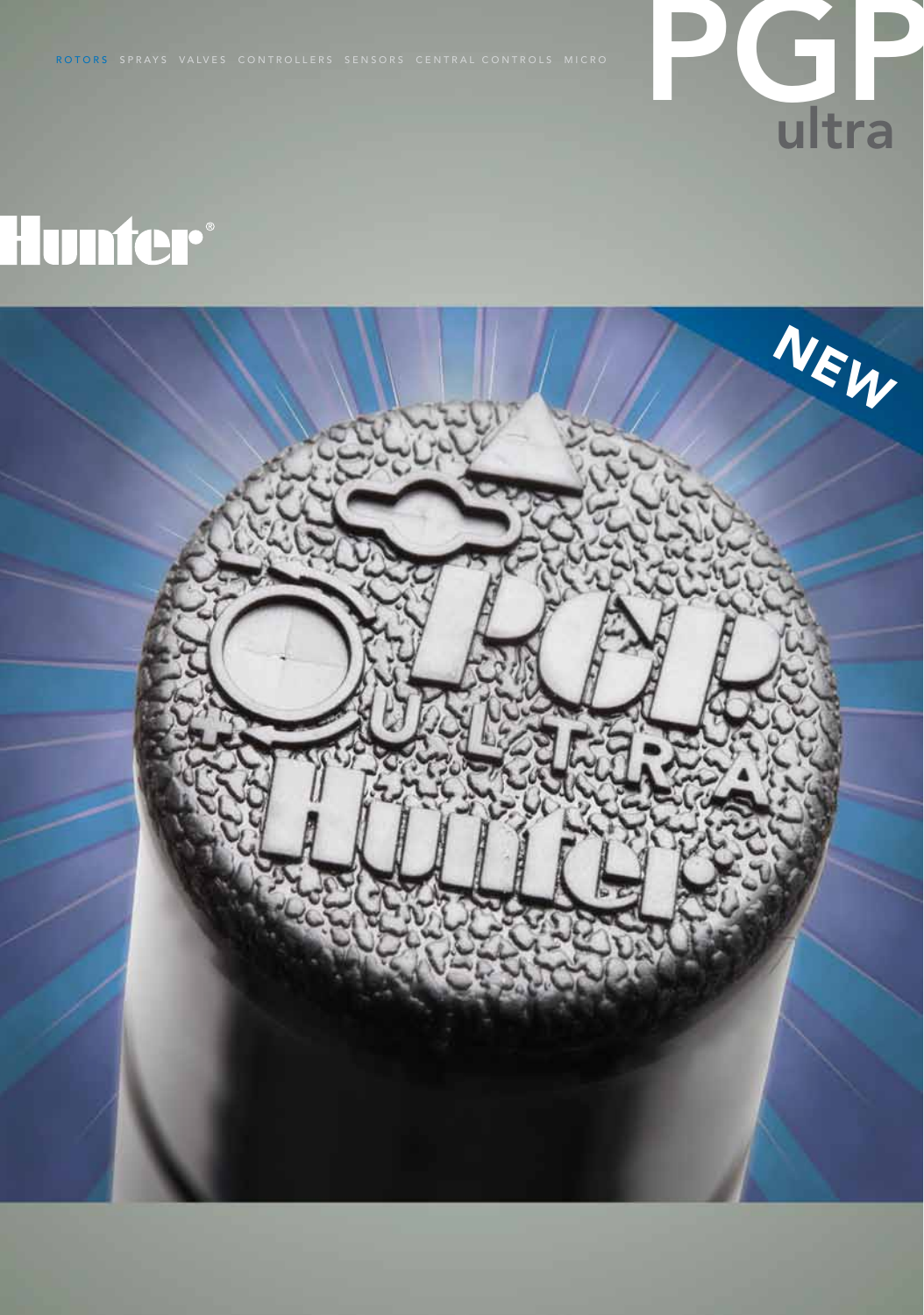## Action Packed and Feature Stacked

The new PGP Ultra is a blockbuster of epic proportions.

Ready to thrill you, this action packed feature from the award-winning Hunter Industries stars the same great lineup of the original PGP: Throughthe-top adjustment, large nozzle selection, and the industry's most reliable and proven drivetrain assembly. But the newcomers are what makes it Ultra: Full-circle adjustment from 50 to 360 degrees; non-strippable drive mechanism with auto-arc return; headed and slotted nozzle retainer screw, using either a Hunter wrench or a standard slotted screwdriver; and improved dirty-water tolerance on the internal gear drive. Five stars.

Each PGP Ultra comes with an easy-to-install, square top rack of 8 standard nozzles and 4 low angle nozzles. And optional racks of short range nozzles, for the smallest of areas, are available, too.

> Now you have a choice. Use a slotted screwdriver or the Hunter wrench with the PGP, for easier and simpler adjustments as you need to make them.

### Roll Out the Green Carpet

Twenty-eight years in the spotlight and still center stage, the PGP has proven its status as a superstar. The best selling rotor in the world since 1981, the PGP's original exceptional design and impressive performance along with

> continuous improvements and enhancements have meant decades of unmatched durability, versatility, and value.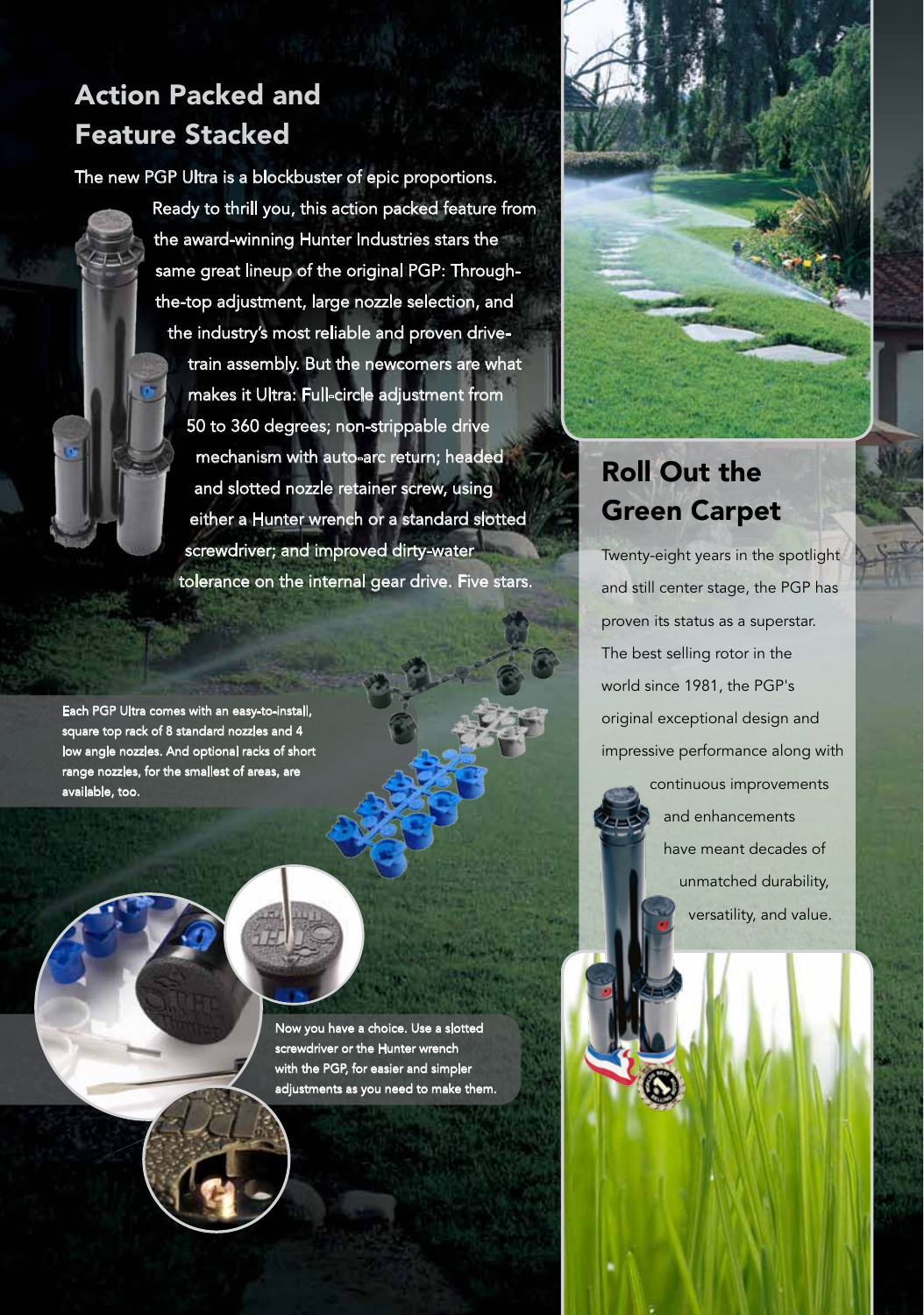#### *N E W*

Patented non-reversing 360: Part and full circle in one model, 50 - 360 degrees.

*N E W*

n



Turret turns 360 degrees continuously counter-clockwise.



Optional factory-installed drain check valve for up to 10' (3 m ) of elevation change. Saves water, reduce liability.

Available in shrub, 10 cm (4"), and 30 cm (12") pop-up.

#### Packed-to-go

New to town and ready to work, the PGP Ultra will be on hand in a convenient new six-pack design. Go on and grab some, because with a product like the PGP and a name like Hunter, you can bet they're going to be in demand.

Headed and slotted screw: Two adjustment tool choices, won't get lost, easy to clean.

#### *N E W*

Blue square top nozzles: 8 standard, 4 low-angle, easy to install.

#### *N E W*

Automatic arc return: Returns to the original arc regardless of where the turret is turned.

#### *N E W*

Patent pending non-strippable, vandalproof drive mechanism enables the turret to be turned without causing damage.

> The PGP Ultra's backdrive mechanism up close.

#### *N E W*

3-Year warranty: The most reliable rotor on the market, now a longer warranty.

#### *N E W*

Rubber cover: Thicker and safer, allows the same through-the-top arc adjustment with user-friendly symbols.